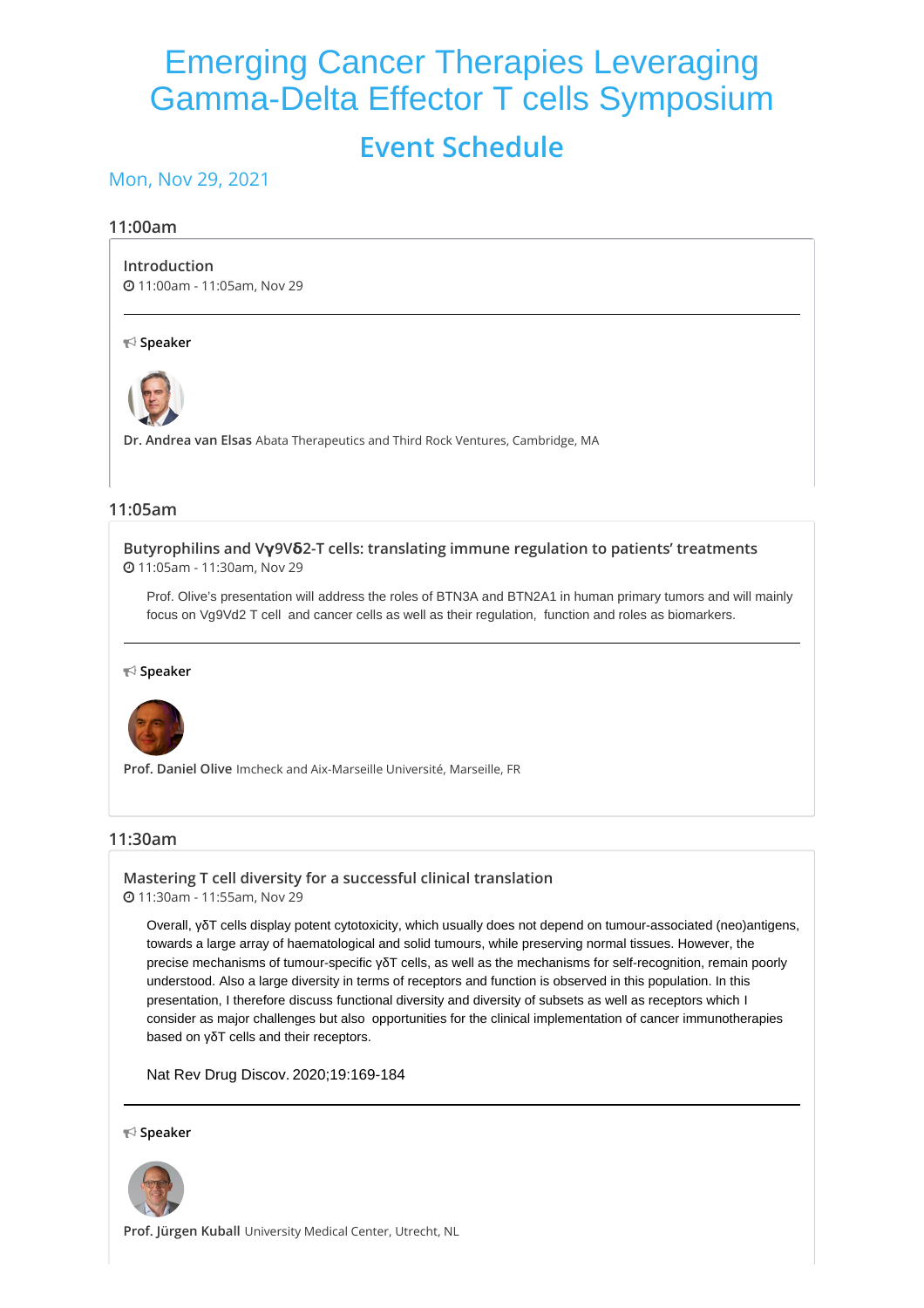## **11:55am**

### **[Allogeneic](https://whova.com/embedded/session/antib_202111/2049527/) T cell therapies**

11:55am - 12:20pm, Nov 29

#### **Speaker**



**Dr. Michael Koslowski** GammaDelta Therapeutics, London, UK

## **12:20pm**

**Bispecific antibodies to engage Vγ9Vδ2-T cells for cancer [immunotherapy](https://whova.com/embedded/session/antib_202111/2049528/)** 12:20pm - 12:45pm, Nov 29

Vγ9Vδ2-T cells constitute the largest γδ-T cell subset in human peripheral blood and are powerful anti-tumor immune effector cells. Vγ9Vδ2-T cell based cancer immunotherapy approaches explored thusfar demonstrated a good safety profile and incidental antitumor activity. In this presentation I will discuss the generation and characterization of bispecific antibodies (Gammabody™ platform) designed to trigger tumor-specific cytolytic activity of Vγ9Vδ2-T cells. The potential of this approach for the treatment of solid tumors will be illustrated using an EGFR-γδ bispecific T cell engager (bsTCE) and for hematological malignancies using the CD1d-γδ bsTCE LAVA-051, which is currently evaluated in a first-in-human clinical Phase 1/2a study in patients with CD1dexpressing CLL, MM, or AML refractory to prior therapy (NCT04887259).

#### **Speaker**



**Prof. Hans van der Vliet** LAVA Therapeutics and Amsterdam UMC, Utrecht, NL

## **12:45pm**

**[Break](https://whova.com/embedded/session/antib_202111/2049529/)** 12:45pm - 1:00pm, Nov 29

#### **1:00pm**

**[Discussion](https://whova.com/embedded/session/antib_202111/2049530/) panel** 1:00pm - 1:45pm, Nov 29

**Speakers**



**Prof. James Allison** MD Anderson, Houston, TX



**Prof. Padmanee Sharma** MD Anderson, Houston TX